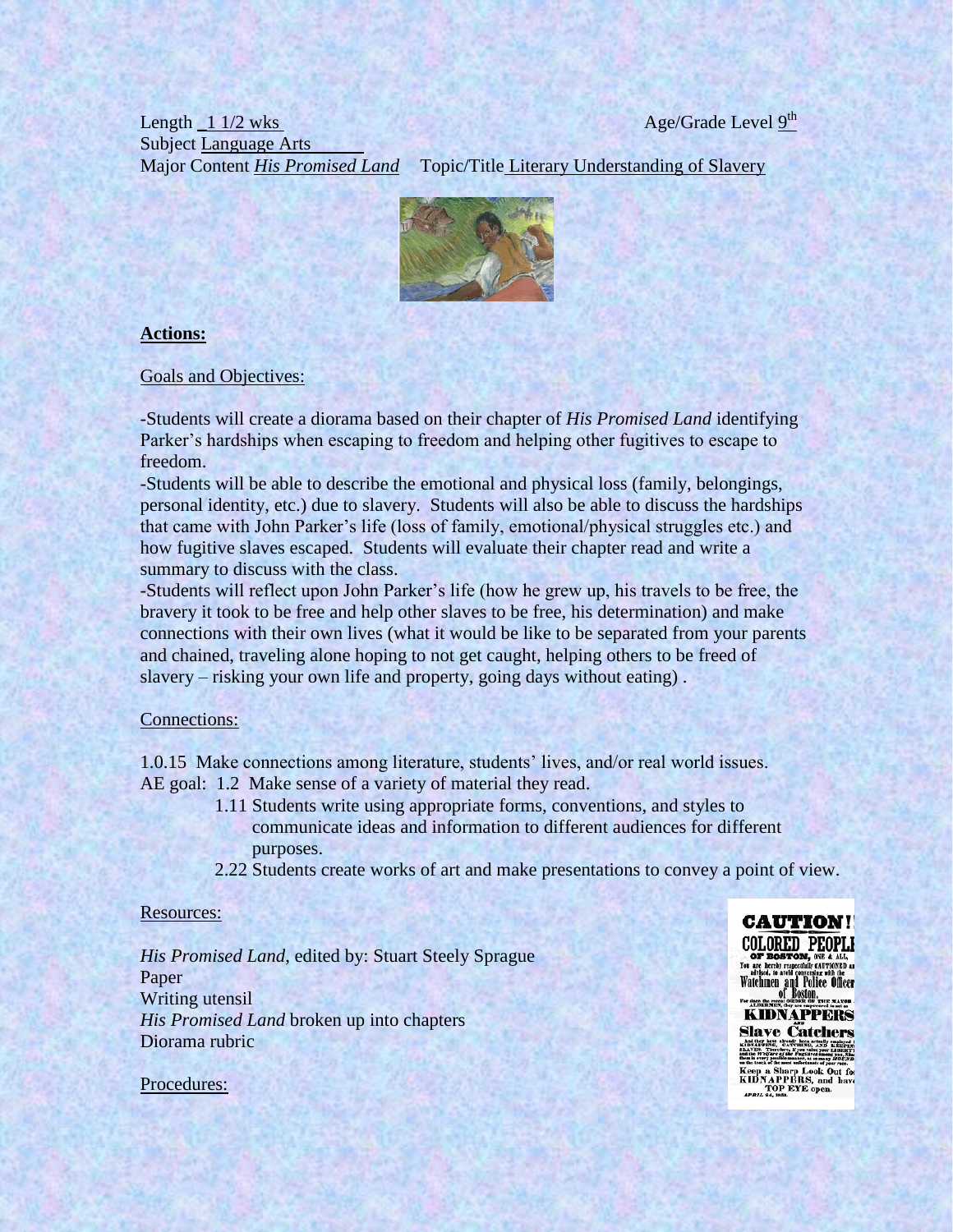After showing a power point of the Underground Railroad and discussing and lecturing to make sure the students have background knowledge of the Underground Railroad, Students will read the preface, and original introduction from *His Promised Land* as a class.

Students will be paired up with one other student in the class and then be given the assignment.

-Each pair will be given one chapter from the book to read. -Students will be given the rubric for the diorama and reflection

Explain that students will be reading their assigned chapter, creating a diorama that represents something from that chapter, writing a reflection about their chapter, and then presenting their diorama to the class along with a summary of their chapter. (longer chapters such as one and ten can be given to the more gifted students to differentiate)

The teacher should go over the rubric, reflection, and summary to make sure all students understand what is expected of them. Questions?

If there aren't any questions, have the students begin reading their chapter silently.

If students finish before the end of class, have them begin brainstorming their diorama and what they need to bring in tomorrow to create their diorama. If students do not finish reading their chapter, they can finish it for homework, brainstorm their diorama, and contact their partner in the evening to decide what to bring in tomorrow. (If students aren't ready to work on their diorama on day two, they can work on their reflection and/or their summary.)

Students will have four days to work on their diorama, reflection, and summary in class.

Day 6, students will begin presenting their dioramas beginning with chapter one. This may take two or three days.

Student Assessment:

Students will be graded based on their performance noted in the rubric. (attached)

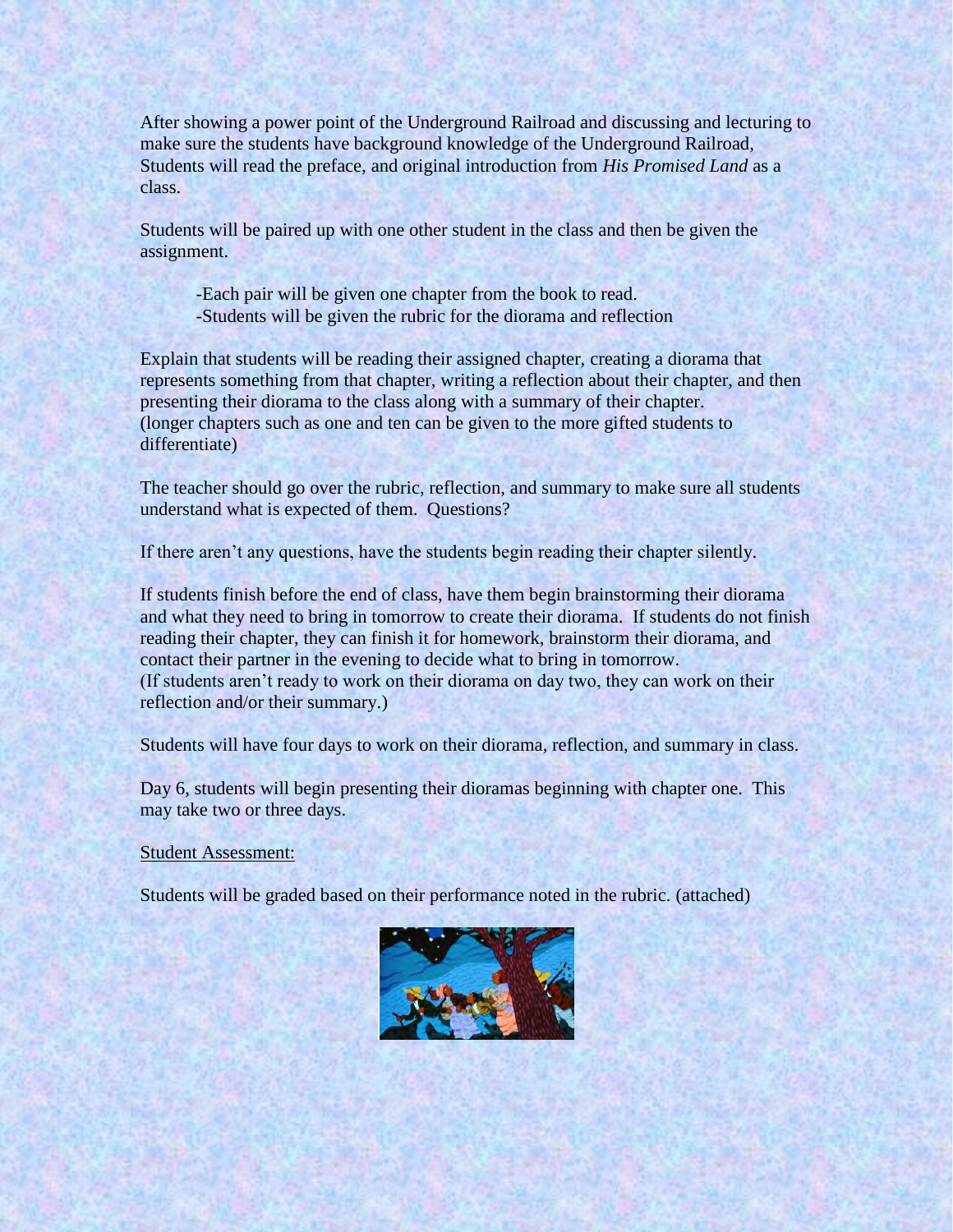| <b>CATEGORY</b>                                 | 10                                                                                                                                        | 8                                                                                                                                                 | 6                                                                                                                                                              | 5 or lower                                                                                                          |  |  |
|-------------------------------------------------|-------------------------------------------------------------------------------------------------------------------------------------------|---------------------------------------------------------------------------------------------------------------------------------------------------|----------------------------------------------------------------------------------------------------------------------------------------------------------------|---------------------------------------------------------------------------------------------------------------------|--|--|
| <b>Use of Class</b><br><b>Time</b>              | Used time well<br>during each class<br>period. Focused on<br>getting the project<br>done, Never<br>distracted others.                     | <b>Used time well</b><br>during each class<br>period. Usually<br>focused on getting<br>the project done and<br>never distracted<br>others.        | Used some of the<br>time well during<br>each class period.<br>There was some<br>focus on getting the<br>project done but<br>occasionally<br>distracted others. | Did not use class<br>time to focus on the<br>project OR often<br>distracted others.                                 |  |  |
| <b>Content -</b><br><b>Accuracy</b>             | At least 7 accurate<br>facts are displayed<br>in the summary.<br><b>AND/OR</b><br>The summary flows<br>without reader<br>confusion.       | 5-6 accurate facts<br>are displayed in the<br>summary. AND/OR<br>The summary has<br>some confusion for<br>the reader, but it's<br>still coherent. | 3-4 accurate facts<br>are displayed in the<br>summary. AND/OR<br>The summary is<br>confusing and the<br>reader needs more<br>info to understand.               | Less than 3<br>accurate facts are<br>displayed in the<br>summary. AND/OR<br>the summary is NOT<br>coherent.         |  |  |
| <b>Reflection</b>                               | Student can<br>accurately reflect<br>upon and relate to<br>the chapter<br>readings.<br>1 or fewer grammar<br>mistakes. (1 pg)             | Student can<br>accurately reflect<br>upon and relate to<br>the chapter<br>readings. 3 or few<br>grammar mistakes.<br>$(3/4$ pg)                   | Student can reflect<br>upon and relate to<br>the chapter<br>readings. 6 or fewer<br>grammar mistakes<br>$(1/2 - 3/4$ pg)                                       | Student can reflect<br>or relate to the<br>chapter readings. 6<br>or more grammar<br>mistakes<br>$(1/2$ pg or less) |  |  |
|                                                 | /15                                                                                                                                       | /13                                                                                                                                               | /11                                                                                                                                                            | /10                                                                                                                 |  |  |
| <b>Originality</b><br>(Chapter/Title<br>marked) | The diorama shows<br>an exceptional<br>degree of student<br>creativity in the<br>project                                                  | Diorama shows<br>student creativity in<br>the project                                                                                             | The diorama is<br>made by the<br>student, but based<br>off others designs                                                                                      | No parts of the<br>diorama are made<br>by the student<br>(computer created)                                         |  |  |
| Grammar                                         | There are 1 or fewer<br>grammatical<br>mistakes on the<br>diorama or<br>summary.                                                          | There are 3 or fewer<br>grammatical<br>mistakes on the<br>diorama or<br>summary.                                                                  | There are 6 or fewer<br>grammatical<br>mistakes on the<br>diorama or<br>summary.                                                                               | There is more than<br>6 grammatical<br>mistakes diorama or<br>summary.                                              |  |  |
| <b>Attractiveness</b>                           | The poster is<br>exceptionally<br>attractive in terms of<br>design, layout, and<br>neatness.                                              | The poster is<br>attractive in terms of<br>design, layout and<br>neatness.                                                                        | The poster is<br>acceptably attractive<br>though it may be a<br>bit messy.                                                                                     | The poster is<br>distractingly messy<br>or very poorly<br>designed. It is not<br>attractive.                        |  |  |
| <b>Presentation</b>                             | Shows a full<br>understanding of the<br>topic and is able to<br>accurately answer<br>almost all questions<br>posed by<br>classmates about | Shows a good<br>understanding of the<br>topic and is able to<br>accurately answer<br>most questions<br>posed by<br>classmates about               | Shows a good<br>understanding of<br>parts of the topic<br>and is able to<br>accurately answer a<br>few questions posed<br>by classmates.                       | Does not seem to<br>understand the topic<br>very well and is<br>unable to accurately<br>answer questions.           |  |  |

# **Diorama**  *His Promised Land*